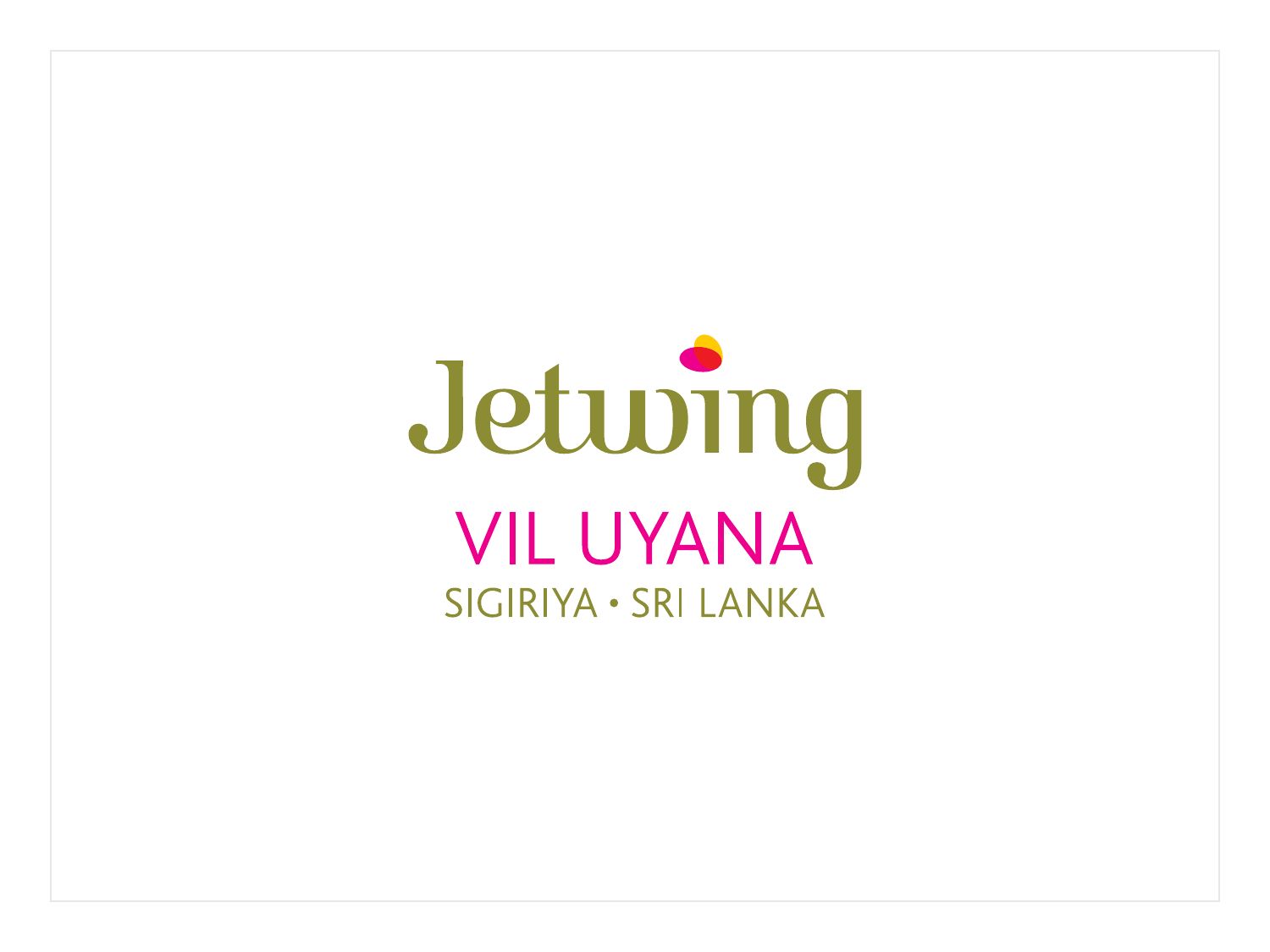



## Prestige Earned with Pride

Established in 2006, Jetwing Vil Uyana stands unique among the Jetwing family as one of the only properties that is built on a fully functioning man-made eco reserve inspired by London Wetland Center. The resort is a winner of multiple international accolades for sustainable initiatives and takes great pride in being a property that is dedicated towards the conservation of Sri Lanka's flora and fauna.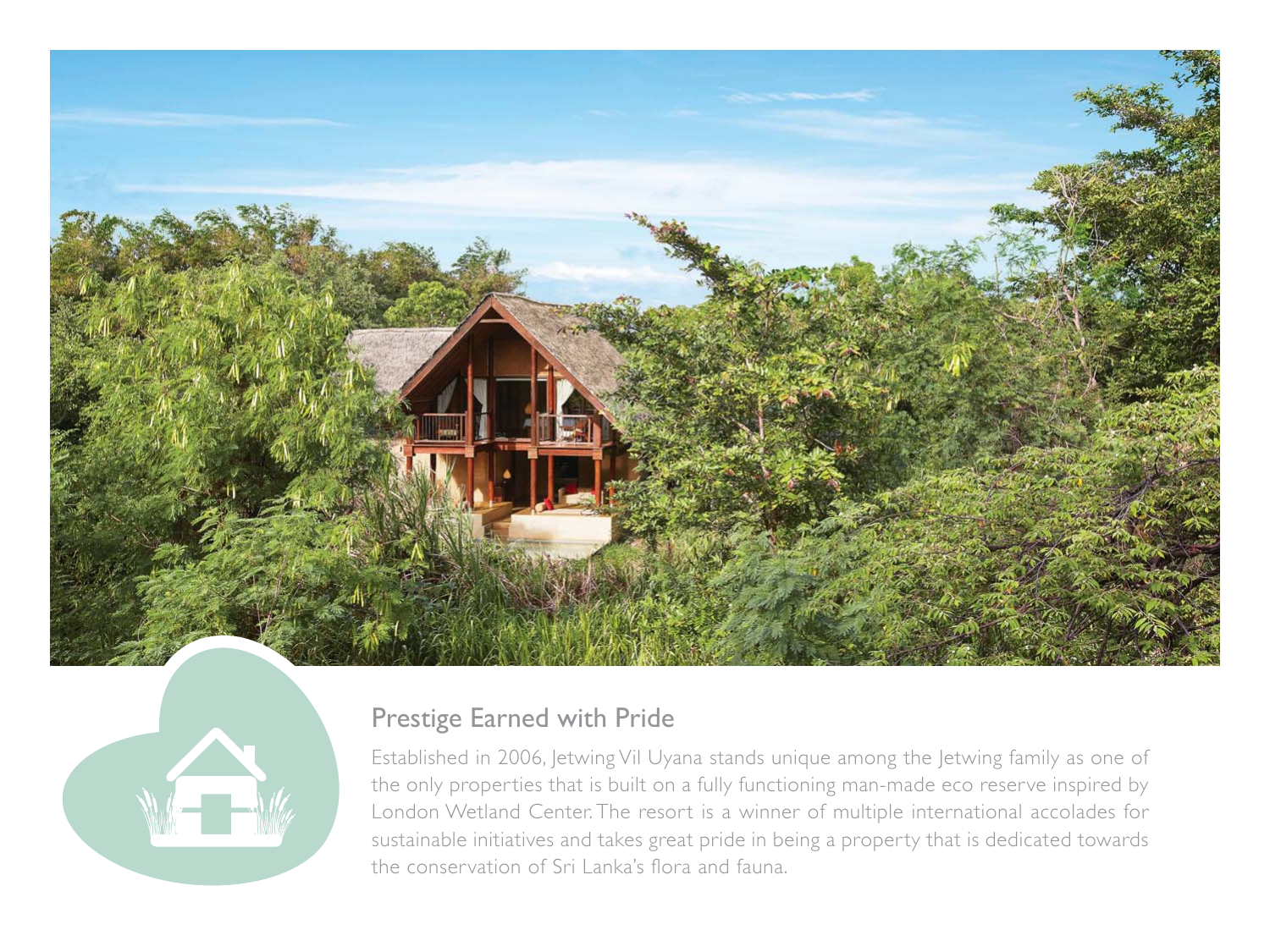



### Tranquility at Twilight

Celebrated as one of Sri Lanka's must visit eco luxury resorts, Jetwing Vil Uyana merges the tranquil calm of its surroundings with subtle hints of modern hospitality and the trimmings that accompany it. A flagship in the architectural portfolio of renowned environmental designer Sunela Jayawardane, the property stretches out and merges with nature, making it the perfect woodland getaway.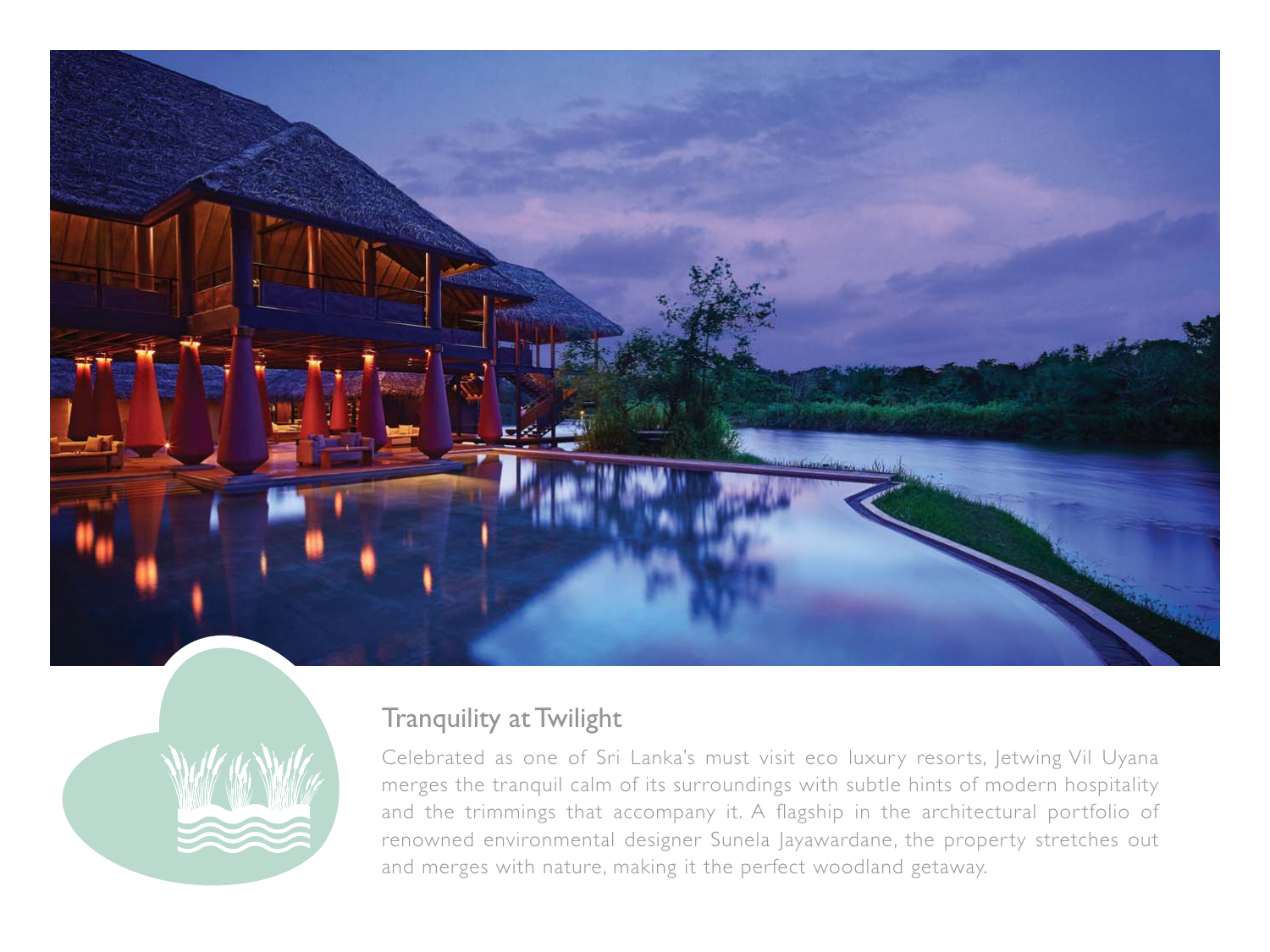



# Witness the Splendour of Lion Rock

Rising above the shadow of an ancient kingdom, and declared an official UNESCO World Heritage site, Lion Rock has stood the test of time and possesses an air of sacred reverence. You can't help but wonder if King Kasyapa was pampered as much as you are about to be.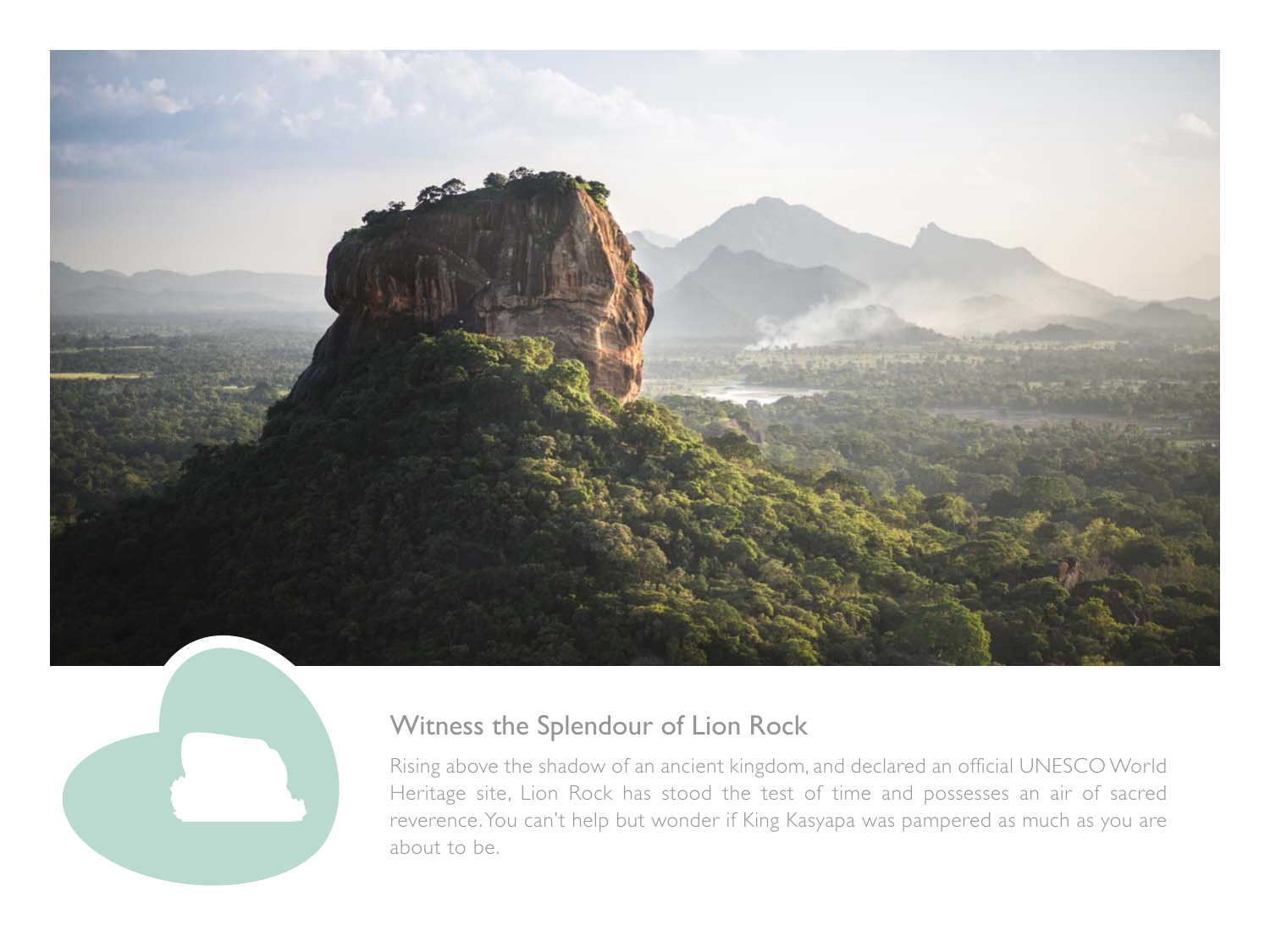



# A Taste for the Natural Side of Life

What's your pleasure? Depending on the kind of experience you wish to have, you get to choose from five uniquely themed dwellings i.e garden, paddy, marsh, water and forest. Each offers something special to add to your adventure.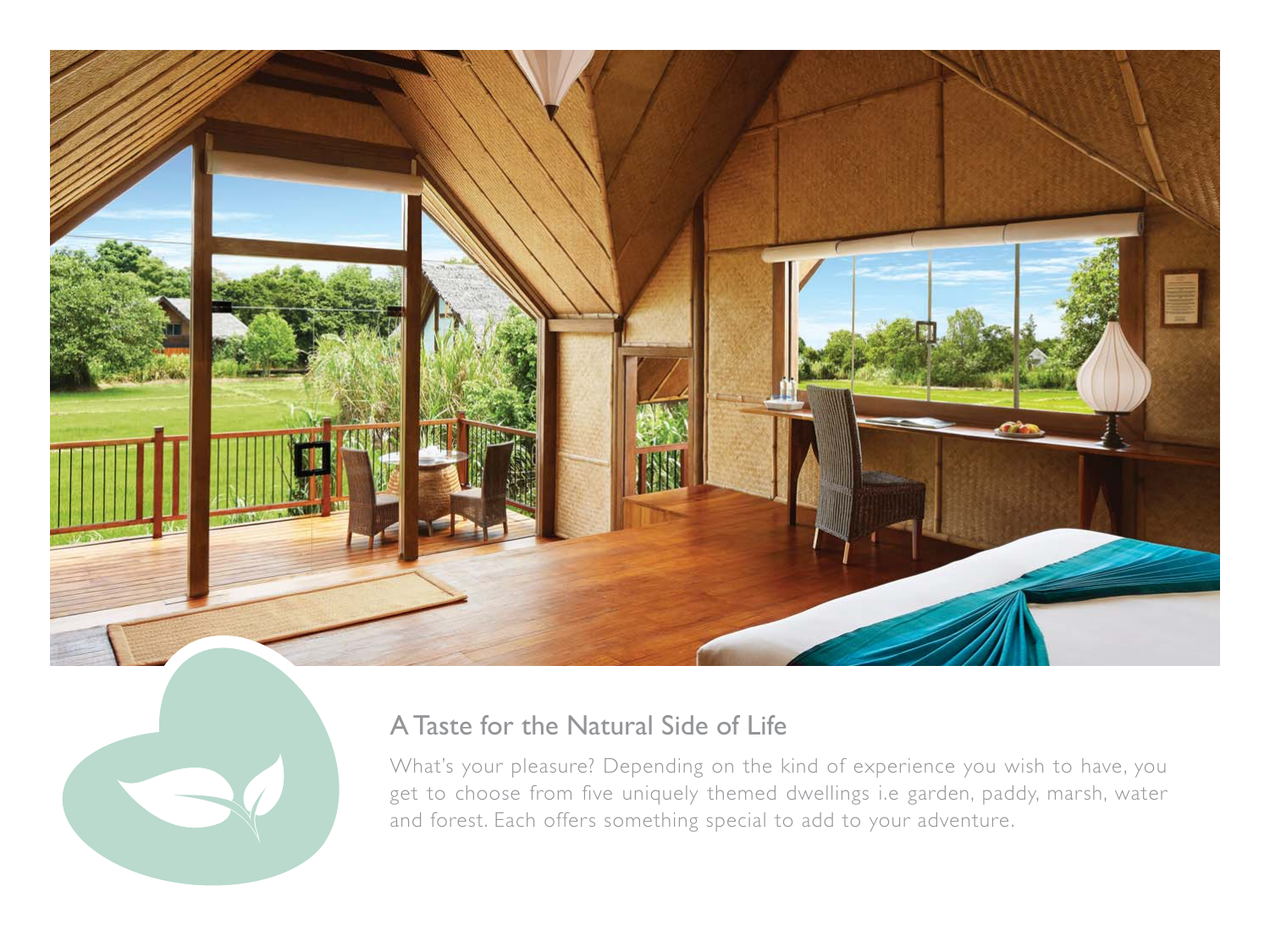



#### Nature's Rarer Treats

Wide eyed and curious as they come, the Loris is a frequent highlight for nature lovers who like to spot one of the more elusive patrons of the area. Claiming the title of being the Smallest Recorded Primate in Sri Lanka, the Loris lives a life of comfort and security as Jetwing Vil Uyana is known as the only Loris conservation site in South Asia. Other rare creatures that you could spot include the enigmatic Fishing Cat, Eurasian Otter, Mouse Deer and on it goes.